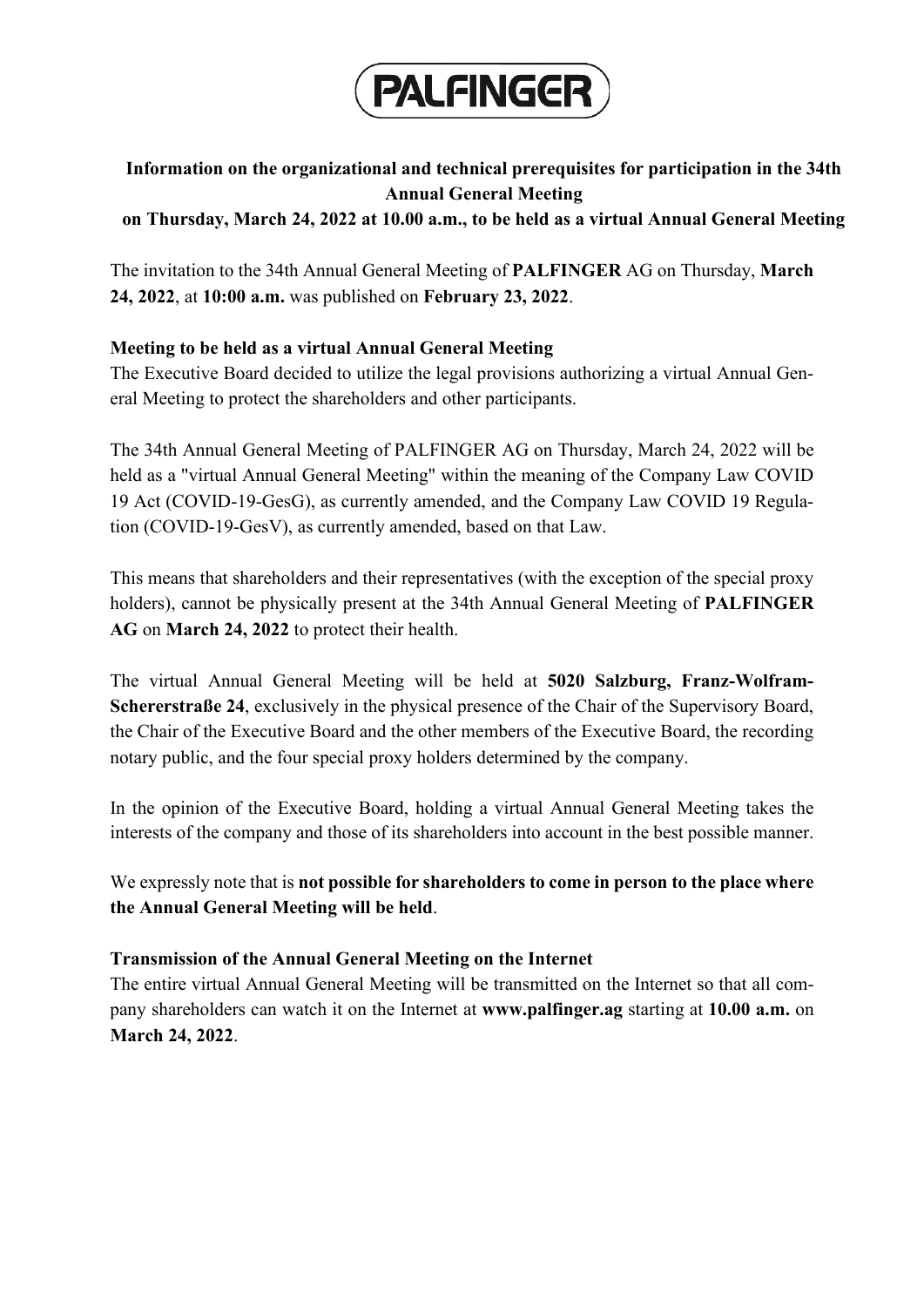The transmission of the virtual Annual General Meeting **on the Internet** will enable all shareholders to follow the **course of the Annual General Meeting**, in particular the Executive Board's presentation, the answers to the shareholders' questions and the voting procedure in real time via this one-way audio/visual connection. No registration or a login is required.

The technical prerequisites for shareholders are high-speed Internet access or a high-speed Internet connection and a web-enabled device, which has a HTML5-compatible Internet browser with activated Javascript and is capable of audio and video playback of the transmission (e.g., a PC, notebook, tablet, smartphone or similar).

## **Voting rights, the right to make motions, and the right to raise objections can only be exercised through special proxy holders**

Under Sec. 3 para. 4 of the Company Law COVID-19 Regulation, a shareholder can only make a motion, vote or raise an objection at the virtual Annual General Meeting of **PALFINGER AG** on **March 24, 2022** through one of the special proxy holders listed below, who are independent of the company and whose costs will be borne by the company.

Any shareholder who is entitled to participate in the Annual General Meeting and has proven this to the company in accordance with the specifications in the Invitation (see Item IV of the Invitation) has the right to **appoint one of the proxy holders listed below to exercise their voting rights, right to make motions, and right to raise objections**.

- (i) Dr Christoph Nauer LL.M. p. Adr. bpv Hügel Rechtsanwälte GmbH Enzersdorferstraße 4 2340 Mödling E-mail: nauer.palfinger@hauptversammlung.at
- (ii) Dr. Christian Temmel MBA p. Adr. DLA Piper Weiss-Tessbach Rechtsanwälte GmbH Schottenring 14 1010 Vienna E-mail: temmel.palfinger@hauptversammlung.at
- (iii) Dr. Michael Knap p. Adr. c/o IVA Interessensverband für Anleger Feldmühlgasse 22 1130 Wien E-mail: knap.palfinger@hauptversammlung.at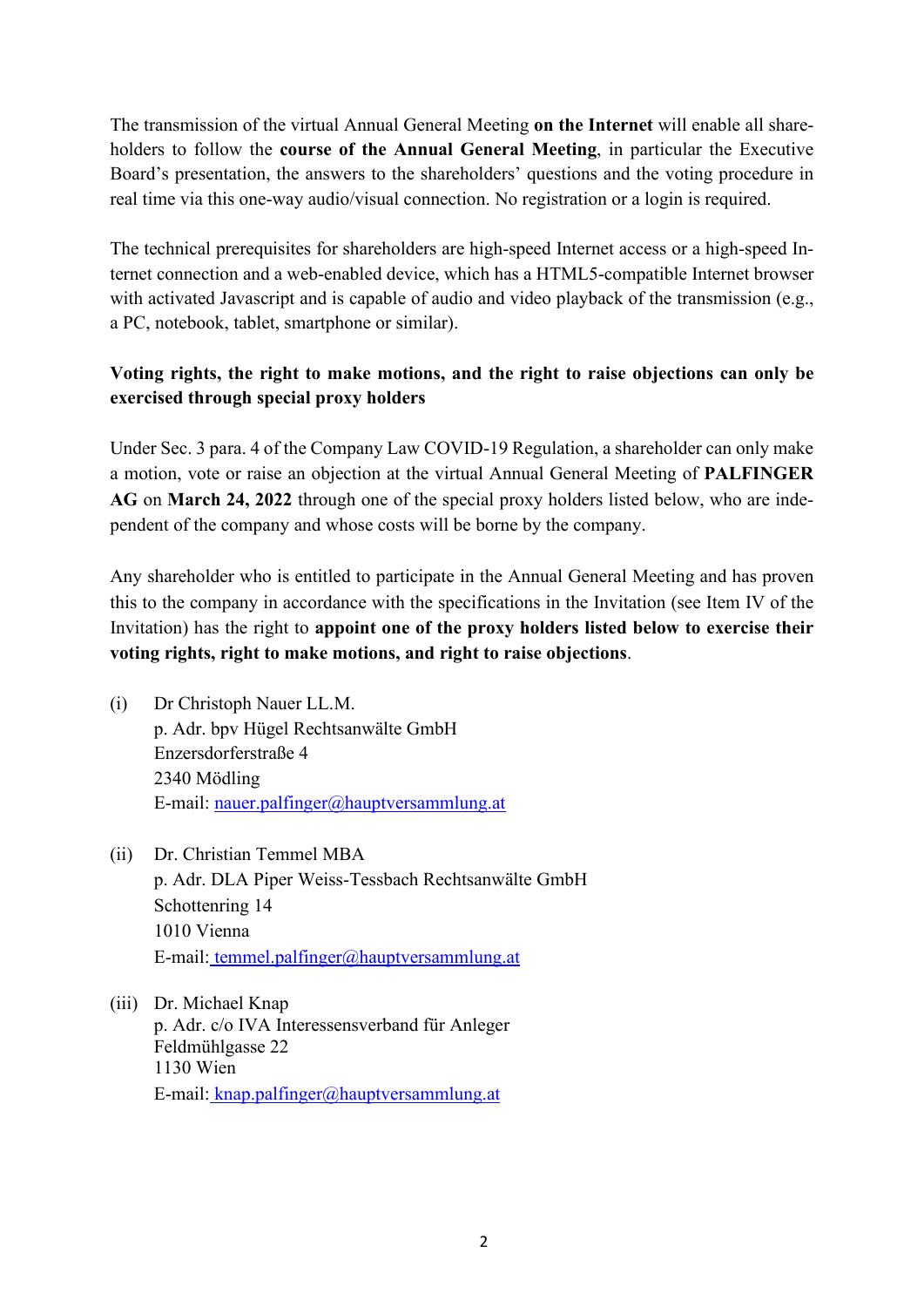(iv) MMag. Thomas Niss MBA p. Adr. Coown Technologies GmbH Gußhausstraße 3/2a 1040 Vienna E-mail: niss.palfinger@hauptversammlung.at

In the interest of smooth processing, we ask that the **proxy form** and the proxy revocation form provided on the company's website at **www.palfinger.ag**, always be used.

**So that we can check your identity as a shareholder,** we ask you to indicate the e-mail address in the appropriate field on the proxy form that you will use to send instructions, motions or objections to the proxy holder or to send questions and statements to the company.

In your interest, **proxies** should be received no later than **4.00 p.m. Vienna time on March 22, 2022**, using one of the channels of communication listed below:

Proxies granted to the special proxy holders can be **e-mailed to the person you have chosen at the address listed above**. This method of transmission ensures that the proxy holder you choose has direct access to the proxy.

In other respects, the following channels of communication and addresses are available for sending proxies:

| By post or courier | PALFINGER AG<br>c/o HV-Veranstaltungsservice GmbH |
|--------------------|---------------------------------------------------|
|                    | 8242 St. Lorenzen/Wechsel, Köppel 60              |
| By telefax:        | $+43(1)8900500 - 78$                              |

Credit institutions can also send proxies using **SWIFT** in accordance with Sec. 114 para. 1 sentence 4 of the Stock Corporation Act:

> GIBAATWGGMS (message type MT598 or MT599, always state ISIN AT0000758305 in the text)

The proxy expressly may not be delivered in person at the meeting site.

In **authorizing another person**, it should be noted that an **effective proxy chain** (sub-proxy) must ensure that one of the four special proxy holders is authorized to exercise voting rights, the right to make motions, and the right to raise objections at the Annual General Meeting itself. It is not possible to authorize a person other than one of the four special proxy holders to exercise these rights at the Annual General Meeting under Sec. 3 para. 4 of the Company Law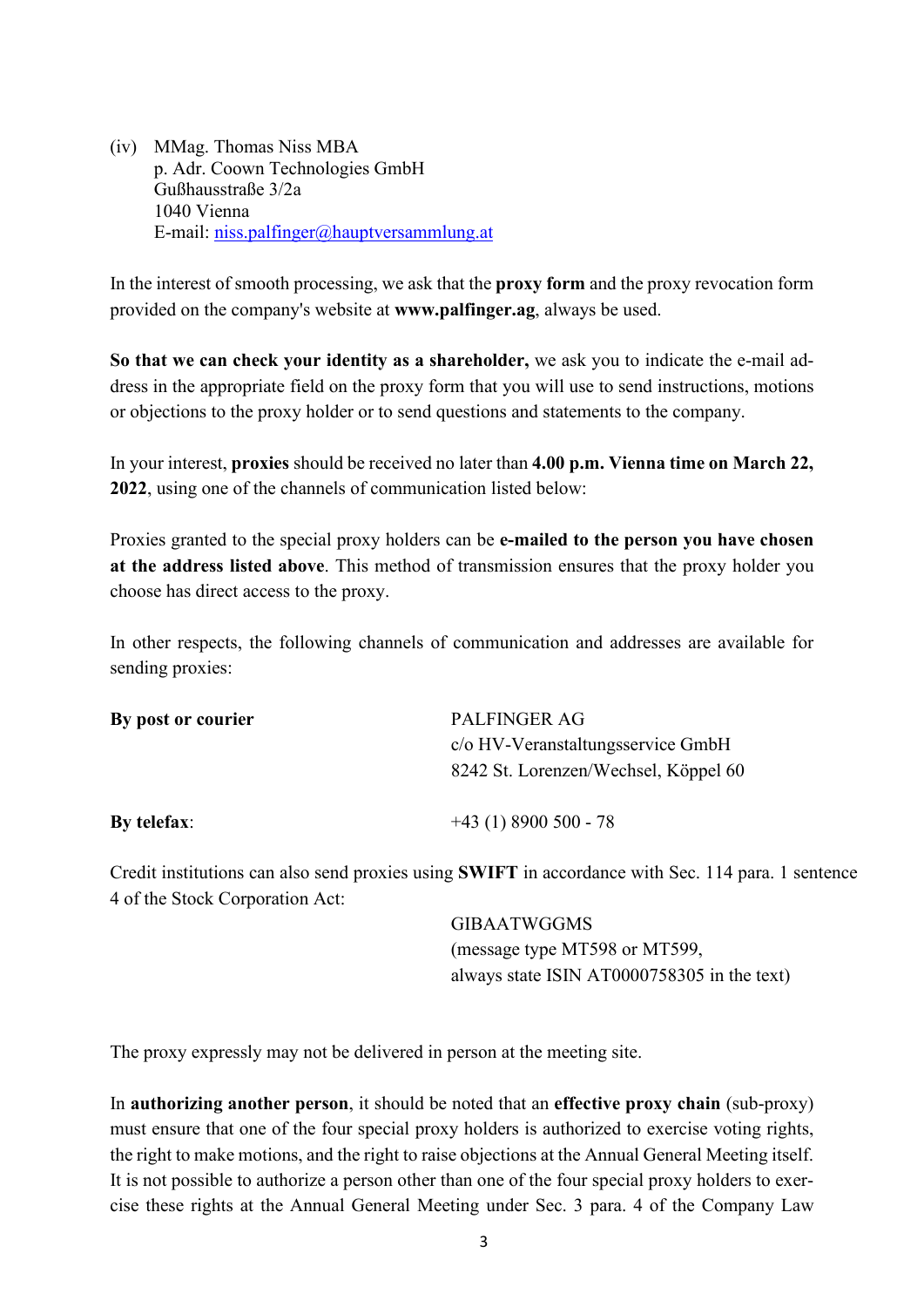COVID 19 Regulation. However, it is **permissible to authorize other persons to exercise** different rights, particularly the **right to information and the right to speak**.

The above provisions regarding the granting of proxies also apply to the revocation of proxies. If the proxy is revoked after **4.00 p.m. Vienna time, March 22, 2022**, we recommend that the revocation be e-mailed or faxed to the affected proxy holder, since timely receipt cannot otherwise be ensured.

## **Instructions to the special proxy holders**

The special proxy holders shall only exercise voting rights, the right to make motions and the right to raise objections in accordance with instructions. If there is no instruction regarding a proposed resolution, the proxy holder shall abstain from voting. The proxy holder shall also abstain if the instruction for a proposed resolution is ambiguous (e.g., simultaneously FOR and AGAINST the same proposed resolution).

The shareholders are requested to issue their instructions to their chosen proxy holders on the section of the proxy form intended for this purpose, which will be available on the company's Internet website, **www.palfinger.ag** no later than **March 3, 2022**. A form for issuing instructions is available on the company's website, **www.palfinger.ag**, along with the voting proxy. We request that the instructions be sent **by e-mail** to the above mentioned address of the proxy holder of your choice. This method of transmission ensures that the proxy holder you have chosen will have direct access to the instructions.

**The instructions can be issued together with the granting of the proxy or at a later date**. Instructions on exercising voting rights, the right to make motions, and the right to raise objections can be issued **before or during the Annual General Meeting until a particular time designated by the Chair**. Shareholders will be able to modify instructions already issued or to issue new instructions until these times.

Given the possibility of a large number of contact attempts at the same time, the **proxy holders cannot guarantee that they will be reachable by telephone during the Annual General Meeting**. That is why sending an **e-mail** to the above mentioned e-mail address of your proxy holder is the **only means of communication** that should be used.

Every e-mail must designate the identity of the shareholder (name/company name, date of birth/Commercial Register number of the shareholder) and indicate the end of the declaration by reproducing the shareholder's signature or otherwise, e.g., by giving the name/company name (Sec. 13 para. 2 of the Stock Corporation Act). To enable the proxy holder to establish your identity and match it with the deposit receipt, we request that you also include your custody account number in the e-mail in this case.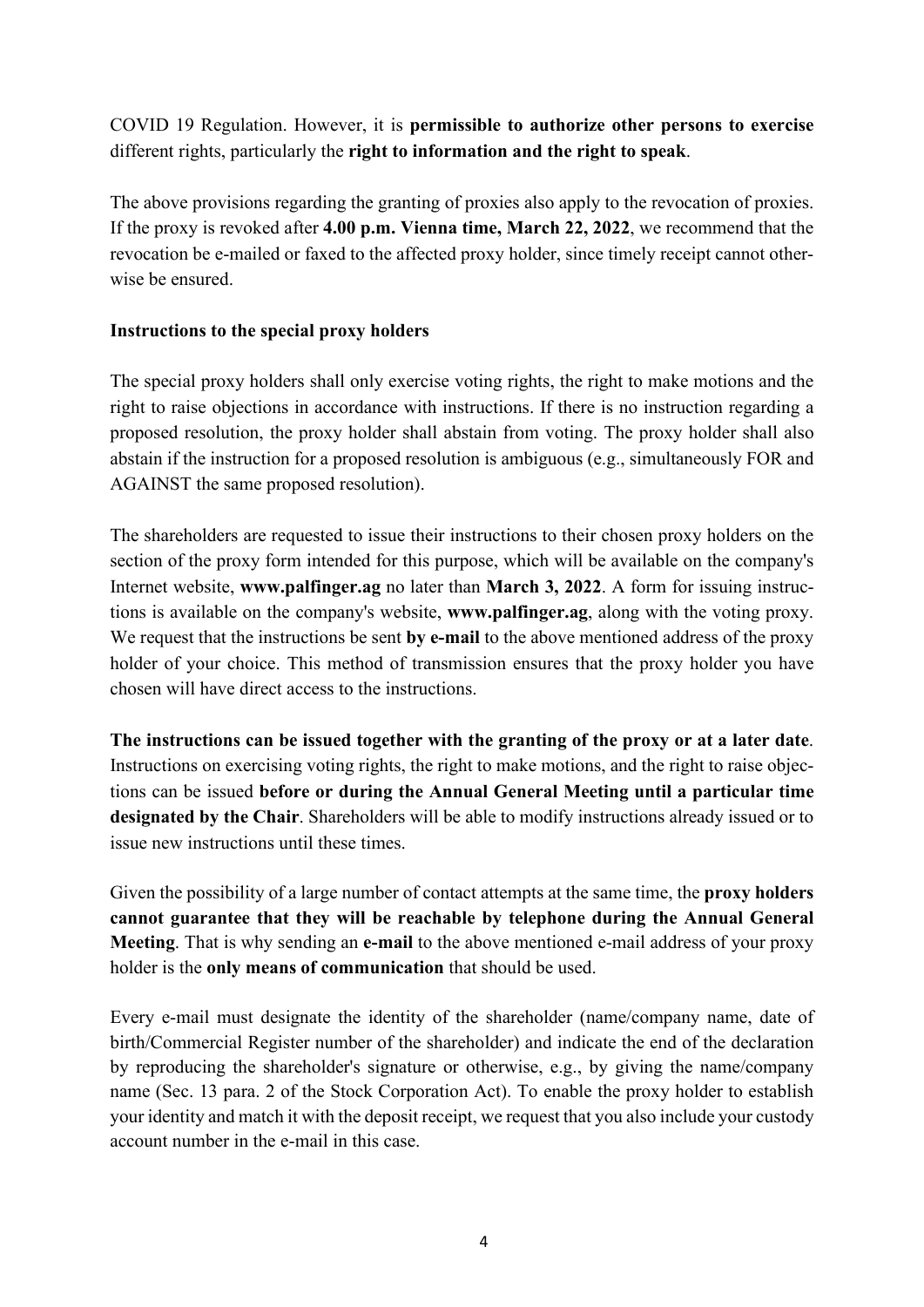It should be noted that it **may be necessary to briefly interrupt the virtual Annual General Meeting** to safely process the shareholder instructions to the proxy holder that are received during the Annual General Meeting.

## **The shareholders' right to information and right to speak**

Upon request at the Annual General Meeting, any shareholder shall be provided with information regarding company affairs, to the extent that this information is necessary to properly evaluate an agenda item.

The **right to information and the right to speak** may be exercised **exclusively by electronic communication by sending an e-mail** exclusively to the e-mail address **fragen.palfinger@hauptversammlung.at** set up for this purpose, provided that the shareholders have submitted a deposit receipt in accordance with Section 10a AktG in good time and have authorized a special proxy holder. Please use the **question form**, which will be available on the company's website, **www.palfinger.ag**, no later than March 3, 2022, and attach the filled-out and signed form to the e-mail as an attachment.

If you send your questions or statements **without using the question form**, the e-mail must **designate** the **identity of the shareholder** (name/company name, date of birth/Commercial Register number of the shareholder) and indicate the end of the declaration by **reproducing the shareholder's signature** or otherwise, e.g., by giving the name/company name (Sec. 13 para. 2 of the Stock Corporation Act). In order to enable the company to establish the identity and correlation with the deposit receipt, we ask you to please **also** include your **custody account number** in the e-mail.

If the right to information and/or the right to speak is exercised by a representative, proof of authorization must also be provided in text form. Please note that the **special proxy holders cannot be authorized to exercise the right to information and/or the right to speak**.

The shareholders are **requested to e-mail all questions in text form in advance to the following address: [fragen.palfinger@hauptversammlung.at](mailto:fragen.post@hauptversammlung.at)** in due time so that they are received by the company no later than Thursday, March 21, 2022. This will enable the company to prepare as carefully as possible and to quickly respond to your questions. This is intended to keep the content of the meeting as concise as possible in the interest of all participants who wish to follow the Annual General Meeting from the beginning until the votes are cast.

Shareholders can also send their questions and statements to the company electronically **during the Annual General Meeting** but must only do so in text form by sending an e-mail directly to the following e-mail address: **[fragen.palfinger@hauptversammlung.at](mailto:fragen.post@hauptversammlung.at)**. Please note that **the Chair can establish time limits for this during the Annual General Meeting**.

In this respect, the chair may order and specifically state that the shareholders' written submissions, if their reading is requested, must not exceed a certain volume. If this limit is exceeded,